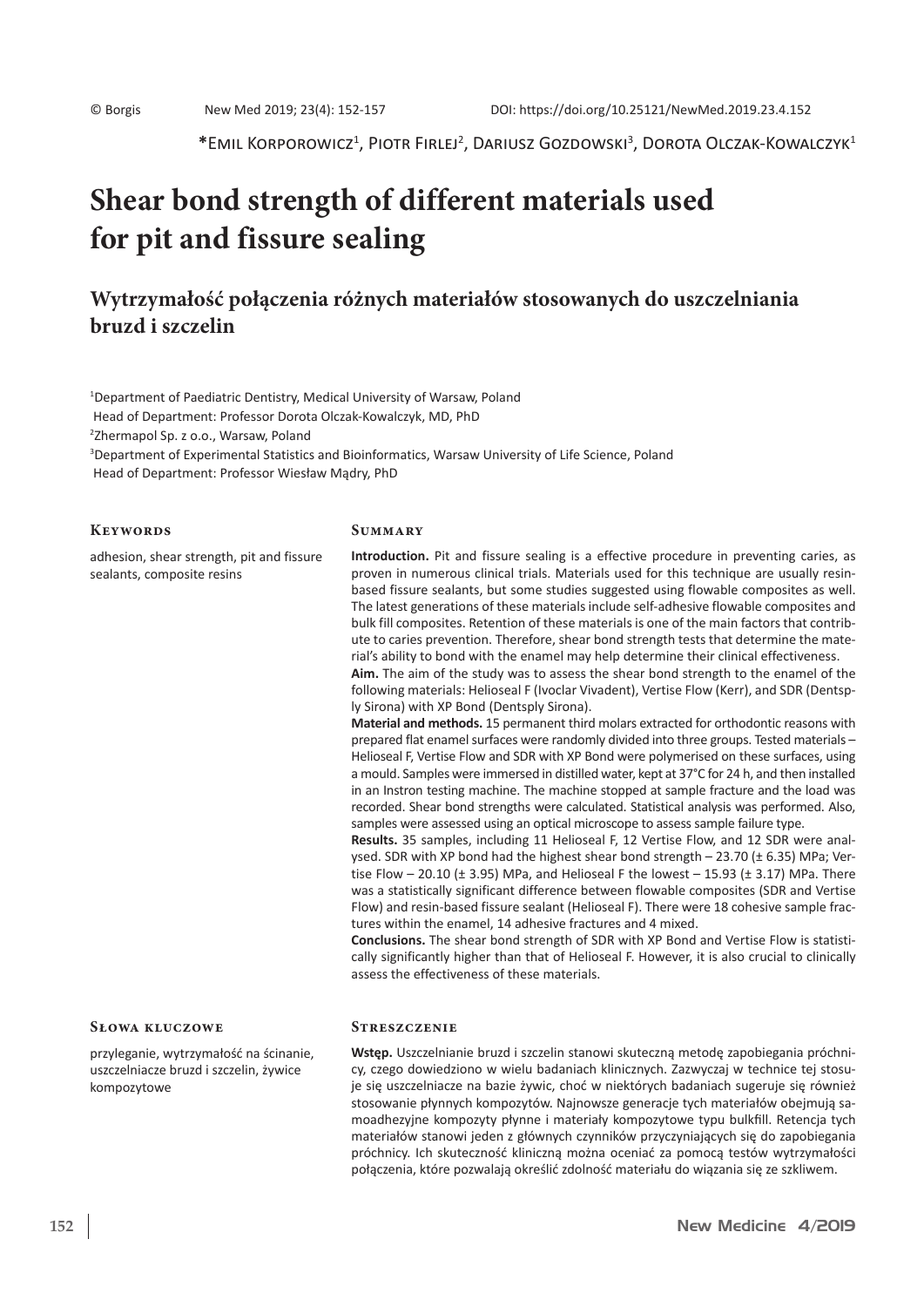**Cel pracy.** Celem pracy była ocena wytrzymałości wiązania ze szkliwem następujących materiałów: Helioseal F (Ivoclar Vivadent), Vertise Flow (Kerr) i SDR (Dentsply Sirona) z systemem łączącym XP Bond (Dentsply Sirona).

**Materiał i metody.** Do trzech grup losowo przydzielono 15 stałych trzecich zębów trzonowych usuniętych z przyczyn ortodontycznych i opracowanych w celu uzyskania płaskiej powierzchni szkliwa. Na opracowanych powierzchniach przy użyciu formy polimeryzowano badane materiały – Helioseal F, Vertise Flow oraz SDR z użyciem systemu łączącego XP Bond. Próbki zanurzono w wodzie destylowanej i pozostawiono w temperaturze 37°C na 24 godziny, a następnie umieszczono w urządzeniu Instron. Urządzenie zatrzymywało się przy pęknięciu próbki i rejestrowano obciążenie. Obliczano wartości wytrzymałości wiązania. Przeprowadzono analizę statystyczną. Ponadto w celu ustalenia rodzaju uszkodzenia próbki poddano badaniu z użyciem mikroskopu optycznego.

**Wyniki.** Analizą objęto 35 próbek, w tym 11 Helioseal F, 12 Vertise Flow i 12 SDR. Najwyższą wartość wytrzymałości wiązania odnotowano dla materiału SDR z systemem wiążącym XP – 23,70 (± 6,35) MPa, nieco niższą dla Vertise Flow – 20,10 (± 3,95) MPa oraz najniższą dla Helioseal F – 15,93 (± 3,17) MPa. Stwierdzono statystycznie istotną różnicę między kompozytami płynnymi (SDR i Vertise Flow) a uszczelniaczami na bazie żywicy (Helioseal F). Stwierdzono 18 pęknięć kohezyjnych w obrębie szkliwa, 14 pęknięć adhezyjnych i 4 pęknięcia typu mieszanego.

**Wnioski.** Materiał SDR z systemem wiążącym XP Bond oraz materiał Vertise Flow charakteryzują się statystycznie wyższą wytrzymałością wiązania niż materiał Helioseal F. Niemniej jednak kluczowa wydaje się również ocena kliniczna skuteczności tych materiałów.

#### **INTRODUCTION**

Occlusal surfaces can be prone to caries due to their complicated morphology (1, 2). Sealing pits and fissures, which was introduced in the 60s, isolates the pit from the oral cavity and indirectly facilitates the cleaning of masticatory surfaces (1, 2). This procedure is highly effective in preventing caries as proven in numerous clinical trials(3-6). Nowadays, there are four groups of dental sealants: resinbased sealants, glass ionomer cements, polyacid-modified composite resins, and resin-modified glass ionomer cements (6). Despite numerous clinical studies, it is still impossible to unequivocally tell which sealant is the most effective. International scientific societies recommend resinbased sealants as they prevent caries and offer an acceptable level of retention. Glass ionomer cements should only be used temporarily, when it is impossible to fully isolate the area to be treated (5, 7, 8).

More efficient solutions are still being researched. Some studies suggested using flowable composites to seal pits and fissures(9). Properties like low viscosity, porosity and better abrasion resistance (9-11) can make flowable composites a good alternative to conventional fissure sealants(2, 10, 12). The latest generations of these materials include self-adhesive flowable composites, not requiring bonding before application (which shortens the clinical procedure) (13) and bulk fill composites with reduced polymerisation stress, which could be particularly beneficial in deep fissures (14).

Sealant retention is directly linked to micromechanical bonding between composite and enamel. Shear bond strength tests determine the material's ability to bond with the tooth, and, in consequence, may help determine its clinical effectiveness (15).

# **Aim**

The aim of the study was to assess the shear bond strength to the enamel of the following materials: Helioseal F (Ivoclar Vivadent) – resin-based fissure sealant, Vertise Flow (Kerr) – self-adhesive flowable composite, and SDR (Dentsply Sirona) – bulk fill composite (which requires using a bonding agent).

#### **Material and methods**

Fifteen permanent third molars extracted for orthodontic reasons were used in the study. Healthy enamel from mesial, distal, lingual and buccal surfaces was prepared; surfaces were finished with grind paper with different abrasive grades (#320-600). The prepared surfaces were then assessed with an optic microscope (Smart Optic Basic, Seliga Microscopes) to exclude samples with exposed dentin. Thirty-five flat enamel surfaces were qualified for the study. The roots of the teeth were immersed in acrylic resin to facilitate mounting in the testing machine. Surfaces were then polished with a slow speed brush using Clean Polish paste (Kerr). Teeth were randomly divided into different material groups. The assessed surfaces were covered in strips with a 4 mm round holes to have even enamel surfaces for material adhesion. Surfaces were etched with 36% orthophosphoric acid (Arkona) for 20 seconds and then thoroughly rinsed and dried until enamel turned chalk white. A 4 mm high and 4 mm wide Honigum-Fast Putty (DMG) cylindrical matrix was prepared, in which selected materials were placed: Helioseal F was light cured in two 2 mm layers. The first layer of Vertise Flow was brushed into the enamel surface and then light cured; then, second layer was applied and cured. XP Bond (Dentsply) was thoroughly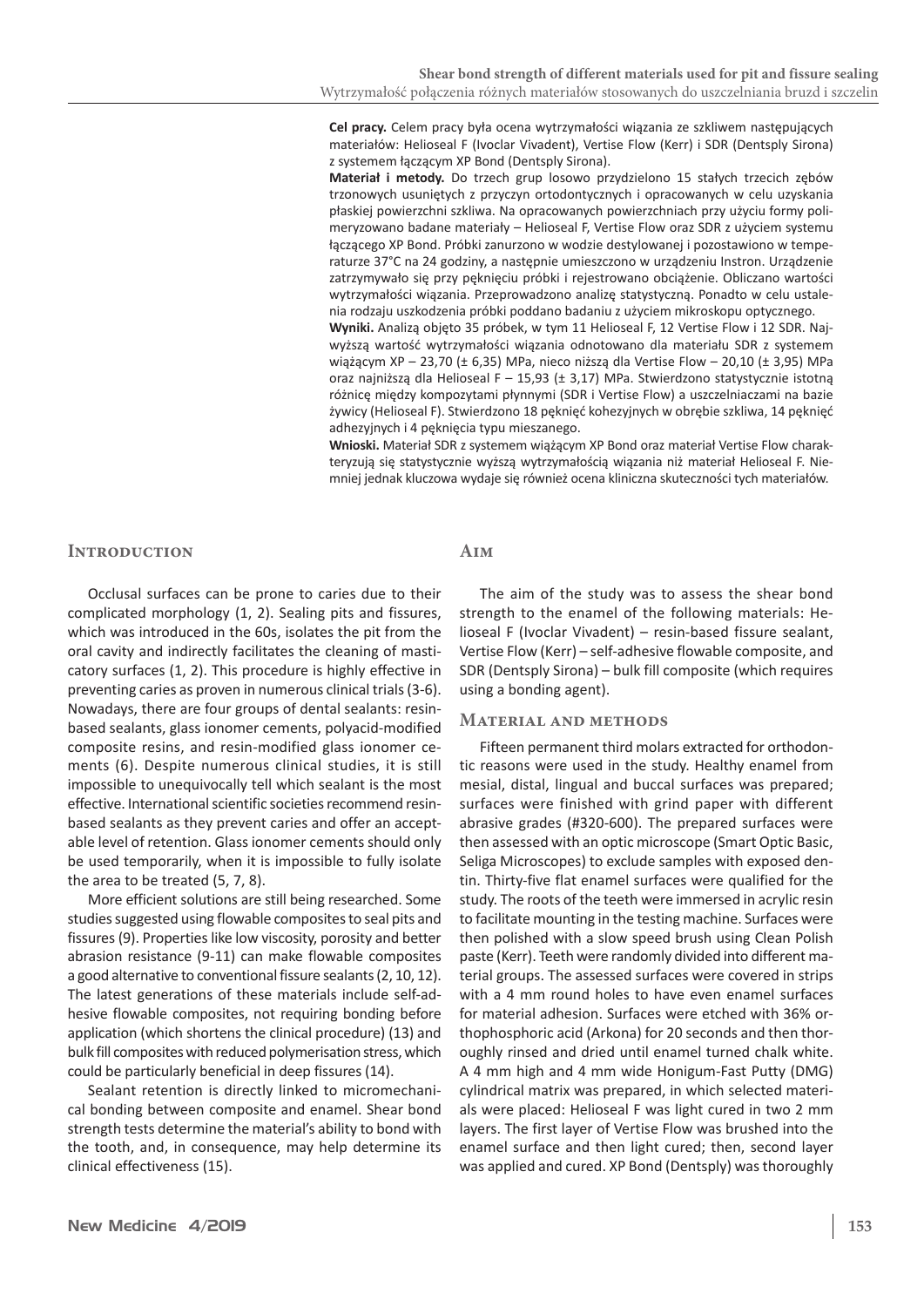applied, dried for 20 seconds, then its excess was removed with compressed air, and finally light cured for ten seconds prior to SDR application. One 4 mm SDR layer was applied. Every material was cured using the Bluephase Style (Ivoclar Vivadent) lamp (fig. 1). Then, the samples were immersed in distilled water, kept at 37°C for 24 h, and installed in an Instrom testing machine (fig. 2). Its crosshead speed was set at 0.5 mm/min. The machine stopped at sample fracture and the load was recorded. To calculate bond strength, the force [N] was divided by the area of the material surfaces adhering to the enamel, using the formula of circle area –  $P = \pi r^2$  [mm<sup>2</sup>]. Results were expressed in [MPa].

Furthermore, the samples were evaluated with an optical microscope (Smart Optic Basic, Seliga Microscopes) with 17 x zoom to assess the sample failure. Samples were



**Fig. 1.** Samples with tested materials



**Fig. 2.** Sample in the testing machine

divided into the following groups: 1. Adhesive – loss of bond between composite and enamel; 2. Cohesive – within the material or enamel; 3. Mixed – partially adhesive and cohesive.

Statistical analysis was conducted with the Statistica 12 software, using analysis of variance and Fisher's least significant difference method for multiple comparisons. The p level was set at 0.05.

# **Results**

Thirty-five samples, including 11 Helioseal F, 12 Vertise Flow, and 12 SDR were analysed. Table 1 presents the mean results for each material. SDR with XP bond had the highest shear bond strength  $-$  23.7 ( $\pm$  6.35) MPa; Helioseal F the lowest – 15.93 (± 3.17) MPa. Table 2 presents the results of the statistical analysis. There was a statistically significant difference between flowable composites (SDR and Vertise Flow) and resin-based fissure sealants (Helioseal F). There were 18 cohesive sample fractures within the enamel, which made it the most frequent fracture pattern. Adhesive fractures came second (14) and mixed came third (4). There were no cohesive fractures within the materials; however, there were two mixed, i.e. adhesive-cohesive fractures (some of the material remained at enamel surface). Table 3 presents the detailed results.

# **Discussion**

Some published studies compare shear bond strengths of self-adhering composites and pit and fissure sealants. Derelioglu et al. compared Vertise Flow with Grandio Seal (Voco), a highly filled fluoride-containing sealant. Vertise Flow was applied after enamel etching, as well as without etching. The shear bond strength of both pit and fissure sealant and the self-adhering composite was high

**Tab. 1.** Shear bond strengths of the assessed materials

|                     | Pressure [MPa] |           |  |
|---------------------|----------------|-----------|--|
| <b>Material</b>     | Mean           | <b>SD</b> |  |
| Helioseal F         | 15.93          | 3.17      |  |
| <b>Vertise Flow</b> | 20.10          | 3.95      |  |
| <b>SDR</b>          | 23.70          | 6.35      |  |

#### **Tab. 2.** P values of the results

| Material     | <b>SDR</b> | <b>Vertise</b> | <b>Helioseal F</b> |
|--------------|------------|----------------|--------------------|
| Helioseal F  | $0.000*$   | $0.043*$       |                    |
| Vertise Flow | 0.071      |                | $0.043*$           |
| SDR.         |            | 0.071          | $0.000*$           |

\*statistical significance at  $p \leq 0.05$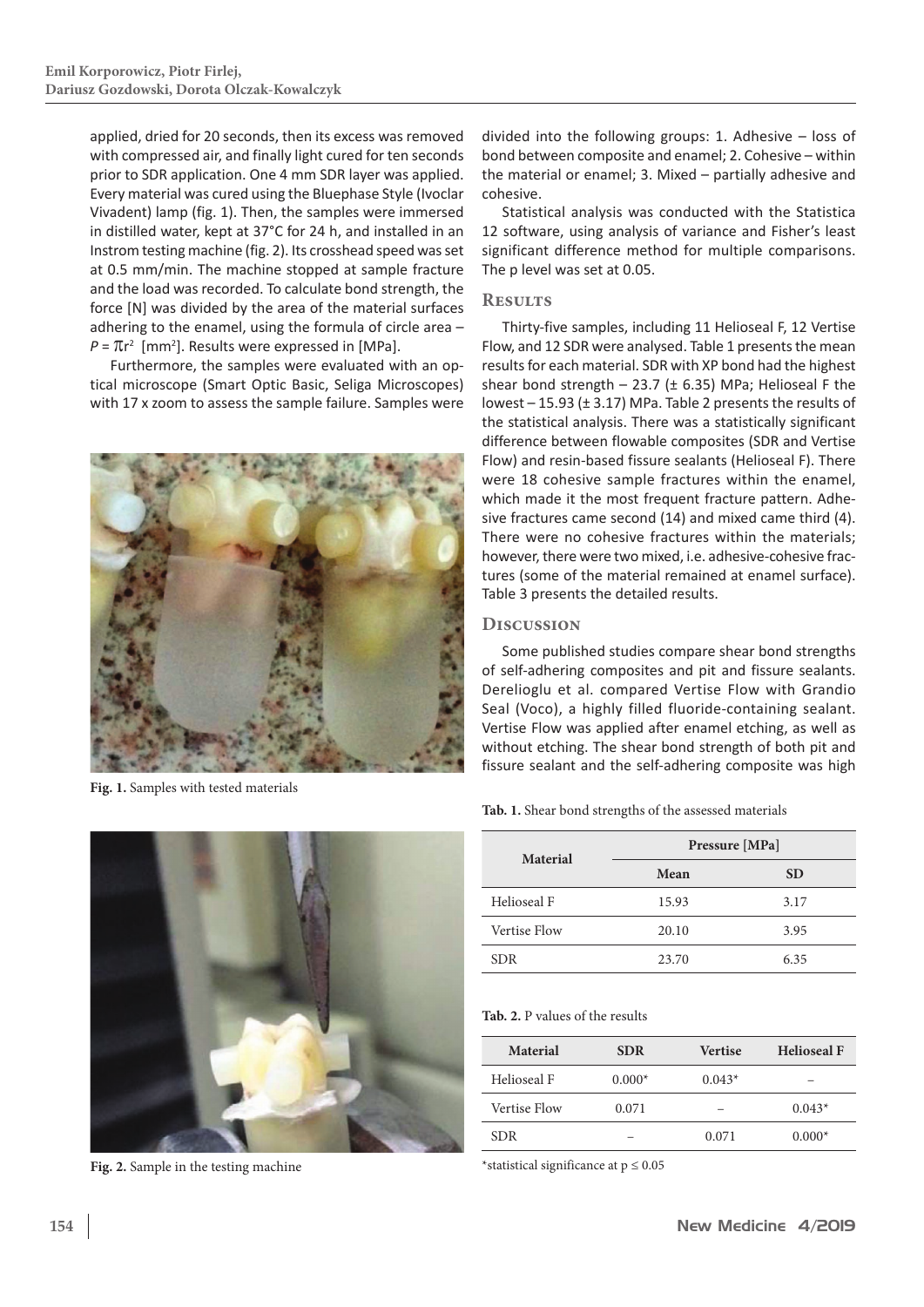| Tab. 3. Patterns of sample failures |  |
|-------------------------------------|--|
|-------------------------------------|--|

| Sample<br>destruction<br>type | <b>Material</b>    |                     |            |  |
|-------------------------------|--------------------|---------------------|------------|--|
|                               | <b>Helioseal F</b> | <b>Vertise Flow</b> | <b>SDR</b> |  |
| Cohesive                      | 2                  |                     | 9          |  |
| Adhesive                      |                    |                     | 3          |  |
| Mixed                         |                    |                     | 0          |  |

after enamel etching, i.e. 42.6 ( $\pm$  3.2) MPa and 49.8 ( $\pm$  5.3) MPa, respectively (16). These results were higher than those obtained in the present study  $-$  15.93 ( $\pm$  3.17) MPa for Helioseal F and 20.1 (± 3.95) MPa for Vertise flow. These differences could have resulted from different methodologies. The method used for calculating the surface area was not described by the authors, and the samples were not polished to smoothen the enamel surfaces (16). Schuldt et al. claimed that despite technical difficulties, using nonsmoothened enamel surface is better as it leaves aprismatic enamel layer and therefore more accurately reflects pit and fissure sealing in clinical situations. They also claimed that, since their results were constant, surface curvature that is present when the samples are not smoothened, is of no importance in the final material assessment (17).

Dereiglou et al. showed a statistically significant difference between shear bond strengths for Vertise Flow without enamel etching  $-4.2$  ( $\pm$  0.9) MPa and after enamel etching  $-49.8$  ( $\pm$  5.3) MPa. Shear bond strength of Vertise Flow used without enamel etching was even lower than that of a resin-based sealant. The authors explained that these differences might have resulted from an inadequate ability of Vertise Flow to alter the enamel structure (contrary to orthophosphoric acid which altered enamel to a depth of 10-30 μm and created a surface prone to adhesion), and also its pH, at 1.9, which was higher than the pH of orthophosphoric acid. Furthermore, by thermocycling the samples, the authors demonstrated that self-etching composites degraded in water and therefore their bond strength was reduced (16). There was no statistically significant difference between the sealant and the self-adhering composite after enamel etching; however, Vertise Flow had higher mean shear bond strengths with enamel, which was explained by the prevalence of the GPDM adhesive monomer in the self-adhesive composite (16).

Schuldt et al. also compared the shear bond strength of Constic (DMG) (without and after enamel etching) and Helioseal F. Samples were aged in various ways: 1. they were stored in distilled water at 37°C for one day; 2. they were stored in distilled water at 37°C for three months; 3. they were stored in distilled water at 37°C for one day and then underwent thermocycling at 5-55°C with 5000 cycles (17)*.* In the present study, the samples were stored in distilled water at 37°C for 24 hours, which corresponded

to the first ageing type described by the authors. In a study conducted by Schuldt et al., Helioseal F shear bond strength was 19.1 ( $\pm$  6.2) MPa and for self-adhesive – Constic it was 17.1 (± 5.1) MPa after etching. The differences were not statistically significant. Similarly to Dereiglou's study, the bond strength of self-adhesive composite used without etching was statistically significantly lower, i.e. 4.3 (± 1.6) MPa (17).

Biria et al. compared the shear bond strength of selfadhesive Enamel Loc (Premier Dental), used without enamel etching, and Conchise (3m Espe) – resin-based fissure sealant. The shear bond strength of the self-adhesive material was statistically lower (5.59 ( $\pm$  0.72) MPa) than that of the pit and fissure sealant, both after enamel etching and using a self-etch bonding agent (14.59 ( $\pm$  1.19) MPa and 12.86 ( $\pm$ 1.98) MPa, respectively). These results were similar to Helioseal F results in the present study, i.e. 15.93 (± 3.17) MPa, even though the samples used by Biria et al. underwent thermocycling at 5-55°C (18).

Babaji et al. used Enamel Loc Self-Etch (Premier Dental), however they applied it onto surfaces etched with orthophosphoric acid. The mean shear bond strength of the material equalled 12.8 ( $\pm$  4.8) MPa; however, this result was not statistically significantly different from the Helioseal F result, i.e. 13.7 ( $\pm$  7) MPa. There was a statistically significant difference between the self-etch material and Tetric Flow composite (Ivoclar Vivadent), whose shear bond strength equalled 16.8 MPa (± 2.7), although it was applied after enamel etching without using a bonding agent (19). In the present study, shear bond strength of SDR bulk fill, after using XP Bond, was 23.7 (± 6.35) MPa, which was not statistically significantly different from Vertise Flow, but different from Helioseal F.

Ilie et al. compared Tetric Evo Ceram (Ivoclar Vivadent) and bulk fill (SDR and Tetric Evo Ceram Bulk Fill, Ivoclar Vivadent) shear bond strengths. Two self-etch bonding systems, Xeno V (Dentsply) and Adhese One F (Ivoclar Vivadent), were used before composite application. SDR shear bond strength on permanent tooth surfaces with etched enamel was  $16.62$  ( $\pm$  9.07) MPa with Xeno V and 9.1 ( $\pm$  5.15) MPa with Adhese One F (20). SDR bond strength lower than the one in the present study, i.e.  $23.7$  ( $\pm$  6.35) MPa, could have resulted from using a different bonding system. Fifth generation XP Bond, after prior orthophosphoric etching, was used in the present study. Some studies established that the use of bonding systems requiring prior etching  $(4<sup>th</sup>$  or 5<sup>th</sup> generation) guaranteed a stronger bond than the use of self-etching systems(21-23). Furthermore, as shown by Ilie et al., despite the fact that bulk fill composites had similar, or even better retention results than traditional composites, the bonding system was the factor that statistically affected adhesion the most (20).

In the present study, Helioseal F samples most often underwent adhesive failures. Vertise Flow and SDR samples mainly underwent cohesive failures within the enamel, which means that the bond between the material and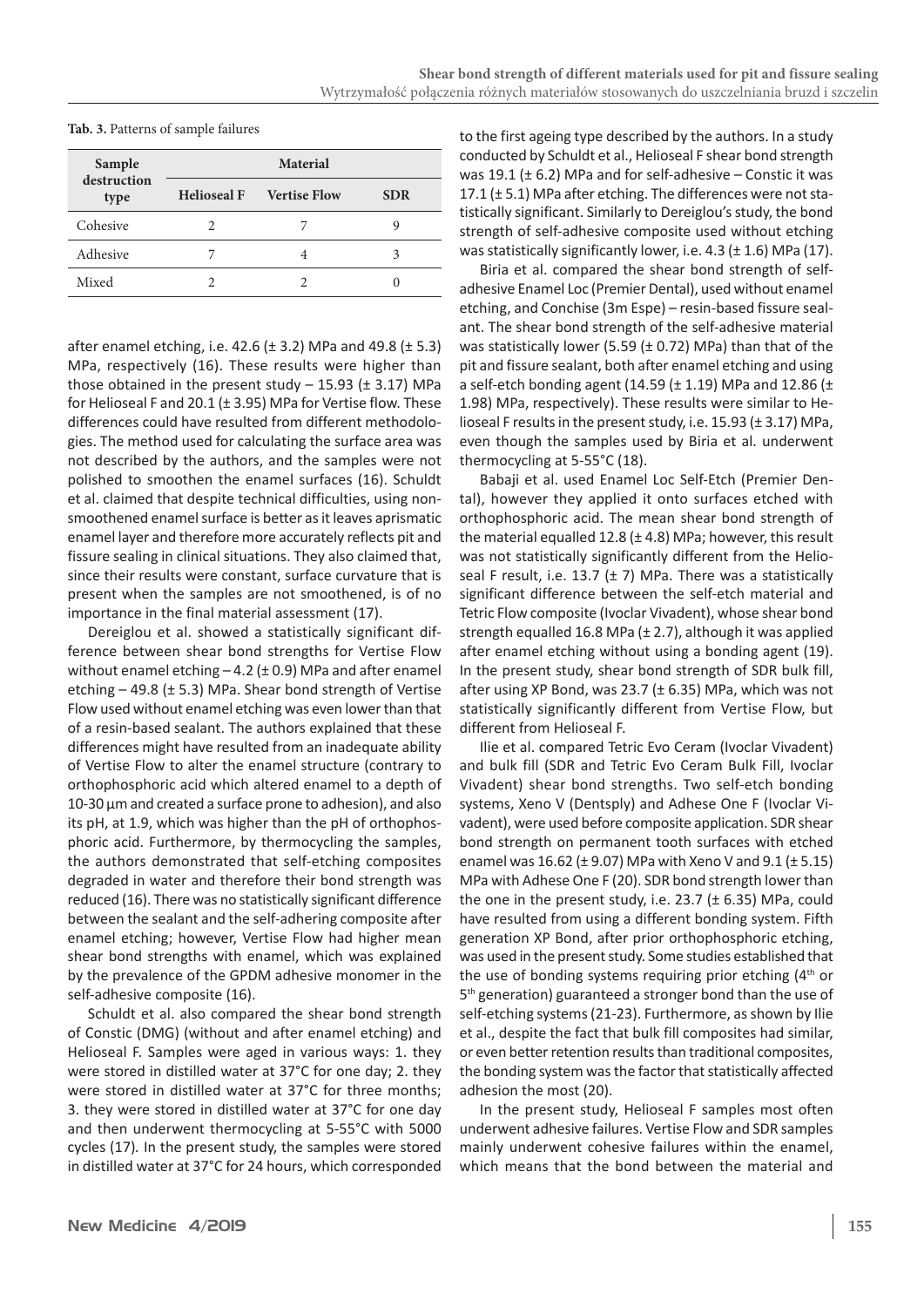enamel was much stronger than the bond between dentin and enamel. Although the results of cohesive enamel fractures did not fully reflect the bond strength of a given material, they reflected a strong adhesive bond strength between enamel and composite. Also, there were no purely cohesive fractures within the assessed samples and there were adhesive-cohesive fractures only in four samples(two Helioseal F and two Vertise Flow), which reflected the high cohesive strength within these materials. For Dereiglou et al., there was mainly cohesive bond failure in Grandio Seal and Vertise Flow (after etching with orthophosphoric acid) groups(16). A higher number of cohesive fractures seemed to confirm that there was a strong bond between composite and dental tissues. For Ilie et al., most of the failures where

adhesive, despite using a bonding agent prior to composite application (20). For Schuldt et al. adhesive damage prevailed in both pit and fissure sealants and in self-etching materials (17).

## **Conclusions**

The shear bond strength of SDR with XP Bond and Vertise Flow is statistically significantly higher than that of Helioseal F. However, it is crucial to clinically assess the effectiveness of the afore-mentioned materials when sealing pits and fissures, including their retention and the prevalence of caries on the sealed surfaces as the clinical success of pit and fissure sealing depends on more than just shear bond strength.

#### **Conflict of interest Konflikt interesów**

None Brak konfliktu interesów

#### **Correspondence Adres do korespondencji**

\*Emil Korporowicz Zakład Stomatologii Dziecięcej Warszawski Uniwersytet Medyczny ul. Binieckiego 6, 02-097 Warszawa tel.: +48 (22) 116-64-24 pedodoncja@wum.edu.pl

### **References/Piśmiennictwo**

- 1. Simonsen RJ, Neal RC: A review of the clinical application and performance of pit and fissure sealants. Aust Dent J 2011; 56(1): 45-58.
- 2. Erdemir U, Sancakli HS, Yaman BC et al.: Clinical comparison of a flowable composite and fissure sealant: a 24-month split-mouth, randomized, and controlled study. J Dent 2014; 42(2): 149-157.
- 3. Ahovuo-Saloranta A, Forss H, Walsh T et al.: Sealants for preventing dental decay in the permanent teeth. Cochrane Database Syst Rev 2013; 28(3): CD001830.
- 4. Wright JT, Tampi MP, Graham L et al.: Sealants for Preventing and Arresting Pit- -and-fissure Occlusal Caries in Primary and Permanent Molars. A systematic review of randomized controlled trials – a report of the American Academy of Pediatric Dentistry and the American Dental Association. J Am Dent Assoc 2016; 147(8): 631-645.
- 5. Beauchamp J, Caufield PW, Crall JJ et al.: Evidence-based clinical recommendations for the use of pit and fissure sealant: a report of the American Dental Association Council on Scientific Affairs. J Am Dent Assoc 2008; 139: 257-268.
- 6. Wright JT, Crall JJ, Fontana M et al.: Evidence-based Clinical Practice Guideline for the Use of Pit-and-Fissure Sealants. A report of the American Dental Association and the American Academy of Pediatric Dentistry. J Am Dent Assoc 2016; 147(8): 672-682.
- 7. Welbury R, Raadal M, Lygidakis NA; European Academy of Paediatric Dentistry: EAPD guidelines for the use of pit and fissure sealants. Eur J Paediatr Dent 2004; 5(3): 179-184.
- 8. American Academy on Pediatric Dentistry Clinical Affairs Committee Restorative Dentistry Subcommittee; American Academy of Pediatric Dentistry Council on Clinical Affairs: Guideline on pediatric restorative dentistry. Pediatr Dent 2008-2009; 30(7): 163-169.
- 9. Corona SA, Borsatto MC, Garcia L et al.: Randomized, controlled trial comparing the retention of a flowable restorative system with a conventional resin sealant: one- -year follow up. Int J Paediatr Dent 2005; 15(1): 44-50.
- 10. Kucukyilmaz E, Savas S: Evaluation of Different Fissure Sealant Materials and Flowable Composites Used as Pit-and-fissure Sealants: A 24-Month Clinical Trial. Pediatr Dent 2015; 7(5): 468-473.
- 11. Asefi S, Eskandarion S, Hamidiaval S: Fissure sealant materials: Wear resistance of flowable composite resins. J Dent Res Dent Clin Dent Prospects 2016; 10(3): 194-199.
- 12. Jafarzadeh M, Malekafzali B, Tadayon N, Fallahi S: Retention of a flowable composite resin in comparison to a conventional resin-based sealant: one-year follow-up. J Dent (Tehran) 2010; 7: 1-5.
- 13. Eliades A, Birpou E, Eliades T, Eliades G: Self-adhesive restoratives as pit and fissure sealants: a comparative laboratory study. Dent Mater 2013; 29(7): 752-762.